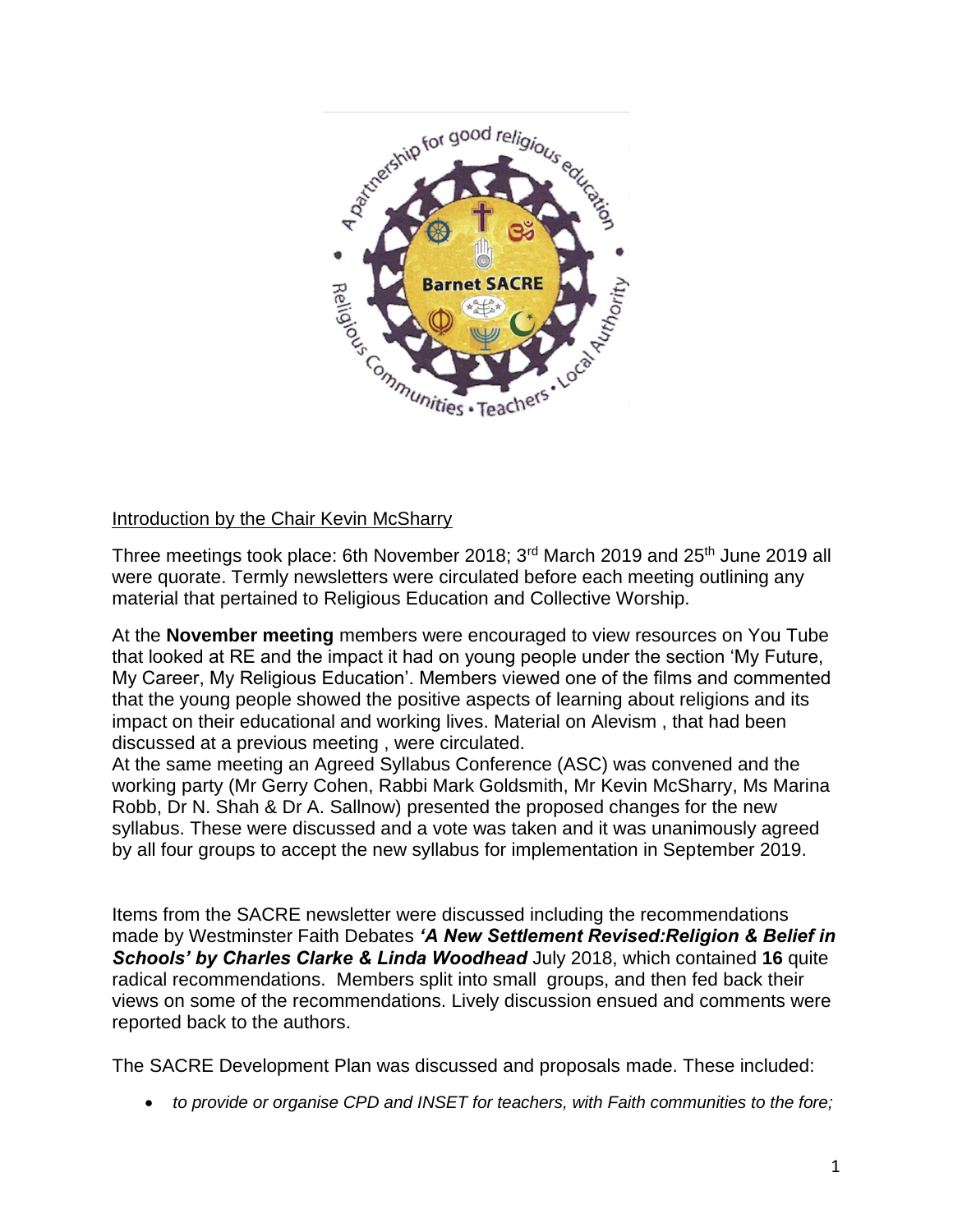- *to use the expertise of SACRE members;*
- *to run conferences for a day, to bring SACRE members, teachers and governors together, or doing courses on new syllabuses, guidance, schemes of work or planning.*
- *to give authentic Faith community voices an audience among teachers.*

There was collective agreement that training staff to deliver this new curriculum could lead to people being better informed.

At the **March meeting** the paper that had been circulated on National and Barnet Religious Studies examination entries and results were discussed. Concern was expressed at the fall nationally of entries to all examinations. The reasons for this decline were discussed including the exclusion from the Russell University's list of Facilitating subjects and NATRE's identification of successive governmental policy decisions that had failed to maintain and support RE as part of the broad & balanced curriculum.

**New Ofsted Framework** Katie Dawbarn assured members that Ofsted had recognised the above issue, which partly lead to an alteration in their framework. Via its new framework, Ofsted would now focus less on attainment data and more on reviewing schools' intent, implementation, and impact in delivering a broad and balanced curriculum. It was noted that the new Ofsted Framework would be in place from September 2019.

School visits by SACRE members were discussed and material to support these visits had already been written.

It was decided that the syllabus launch would take place in the June meeting with invitations sent to local RE leaders and presentations made by local schools. Dr Anna Sallnow announced that she would be retiring at the end of the Autumn Term having spent fifteen years as the RE consultant.

At the **June meeting** the main item was the launch of the New Syllabus. The Mayor Councillor Caroline Stock, Mayor's Escort Dr. Richard Stock agreed to participate as did Bishop Athanasios of Tropaeou, SACRE Members, pupils, teachers & local dignitaries. A pack that included an outline of the New Syllabus, the REC material on Why RE Matters and the population data on religion in Barnet.

Faith groups were invited to have stalls where they could display any resources for use in schools and there were seven tables of resources.

Presentations began by looking at What is special about the Barnet syllabus?

The key points that were made were:

• It is **locally decided** by Teachers, Faith Groups & SACRE Members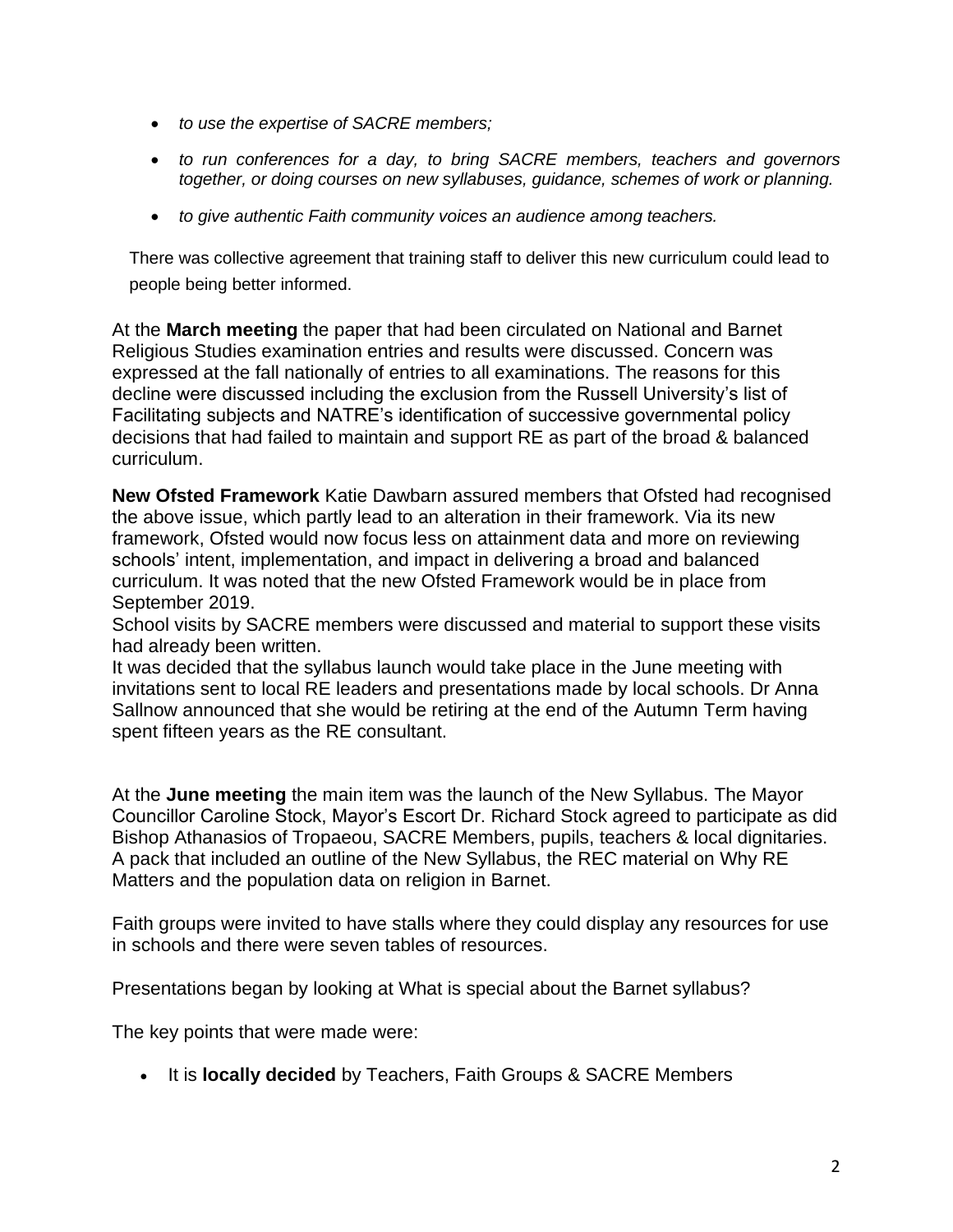- Barnet's Syllabus is arranged with **Key questions Key Concepts** and is enquiry based. A participatory activity designed to explore what this meant and this provided discussion and debate.
- The importance of being religiously literate and a quiz was produced that participants completed in twos and the answers discussed

# **Pupils' Voices**

The students were asked to reflect on the following questions: What I have learnt from RE that has made me think differently? Why RE is important? If we didn't study RE what would the loss be?

5 schools participated two primary schools & three secondary schools. They represented Faith Schools, Community Schools and Academies. Their presentations were of a very high standard. They spoke with enthusiasm, knowledge & conveyed the importance they placed on having high quality RE. The Director of Education thanked them. Also, at the meeting Dr Anna Sallnow was presented with gifts & thanked for her work. Additionally , bouquets were presented to The Mayor Cllr. Caroline Stock and Sarah Beaumont , Head of Governors' Services ,who was departing to the London Borough of Newham after 17 years with Barnet .

### **Membership**

The chair embarked on a recruitment drive & a number of new members were recruited from March Ajantha Tennakoon (Buddhism) Ms Joan Scannell Salvation Army, Mr Suri Khatri (Hindu), Rev. Robin Sims-Williams (London Diocese) Mrs Agnes Slocombe (LA)

Resignations were received from Rev Dr Gregory Platten (London Diocese) & the Rev Tristan Chapman St Albans Diocese

**2. Advice to Statutory Bodies** SACRE continues to have a close relationship with the Local Authority with support for the Agreed Syllabus Conference.

#### **3. Standards & Quality of Provision of Religious Education**

#### **National Examination results 2019**

#### **A level Religious Studies 2019**

167 students took the Religious Studies A Level in 2019. This was a drop from 190 students in 2018.

Eight schools/colleges had more than 10 students taking the Religious Studies A Level:

| <b>JCoSS</b>             | 19 students |
|--------------------------|-------------|
| Mill Hill County         | 18 students |
| <b>Woodhouse College</b> | 17 students |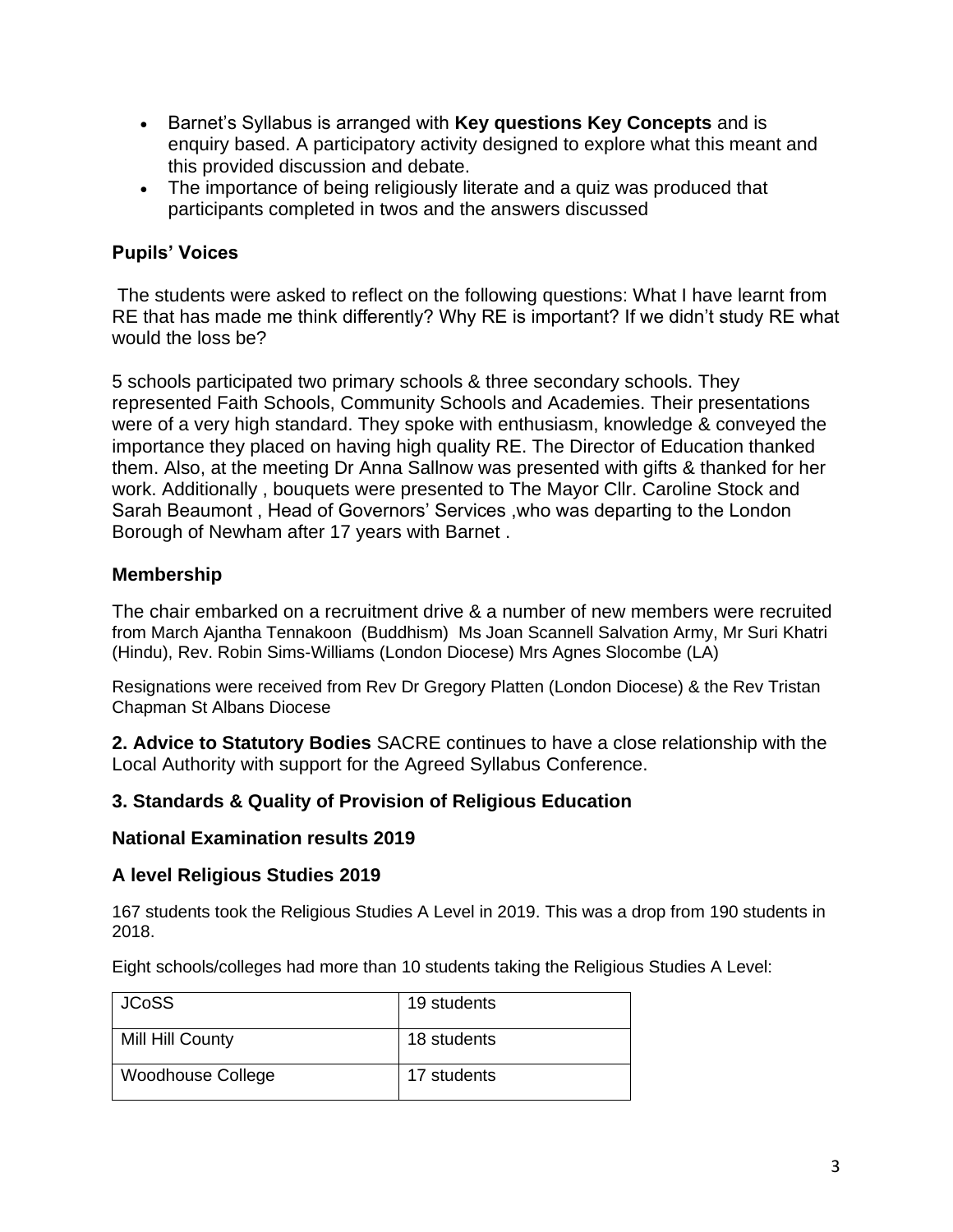| <b>Finchley Catholic</b> | 17 students |
|--------------------------|-------------|
| <b>QE Girls</b>          | 15 students |
| Ashmole                  | 13 students |
| London Academy           | 11 students |
| The Compton              | 11 students |

The Average Point Score was 33 points with an average grade of C+. (36 points and B- in 2018)

The percentage achieving each of the grades is shown below:

|                                        |    | <b>Barnet</b> | National |
|----------------------------------------|----|---------------|----------|
| A Level<br>Religious<br><b>Studies</b> | A* | 2.7%          | 4.30%    |
|                                        | A+ | 16.7%         | 21.90%   |
|                                        | B+ | 46.7%         | 50.50%   |
|                                        |    | 76.0%         | 76.70%   |

These are a drop from the 2018 and shows a downward trend over the last three years. However the progress made by the students overall from their different starting points at GCSE was good and placed Barnet in the 22<sup>nd</sup> percentile rank for both Average Grade and A<sup>\*</sup>-C

98% achieved A\*-E which matched the 2018 figure

#### **GCSE 2019**

1,934 pupils took the Religious Studies GCSE, an increase from 2018 which was 1,601.

Eight Barnet schools had more than 100 students taking the exam:

| Mill Hill County         | 236 students |
|--------------------------|--------------|
| Hendon                   | 177 students |
| QE Girls                 | 173 students |
| <b>Finchley Catholic</b> | 172 students |
| St James'                | 163 students |
| <b>JCoSS</b>             | 159 students |
| St Mary's and St John's  | 113 students |
| <b>East Barnet</b>       | 103 students |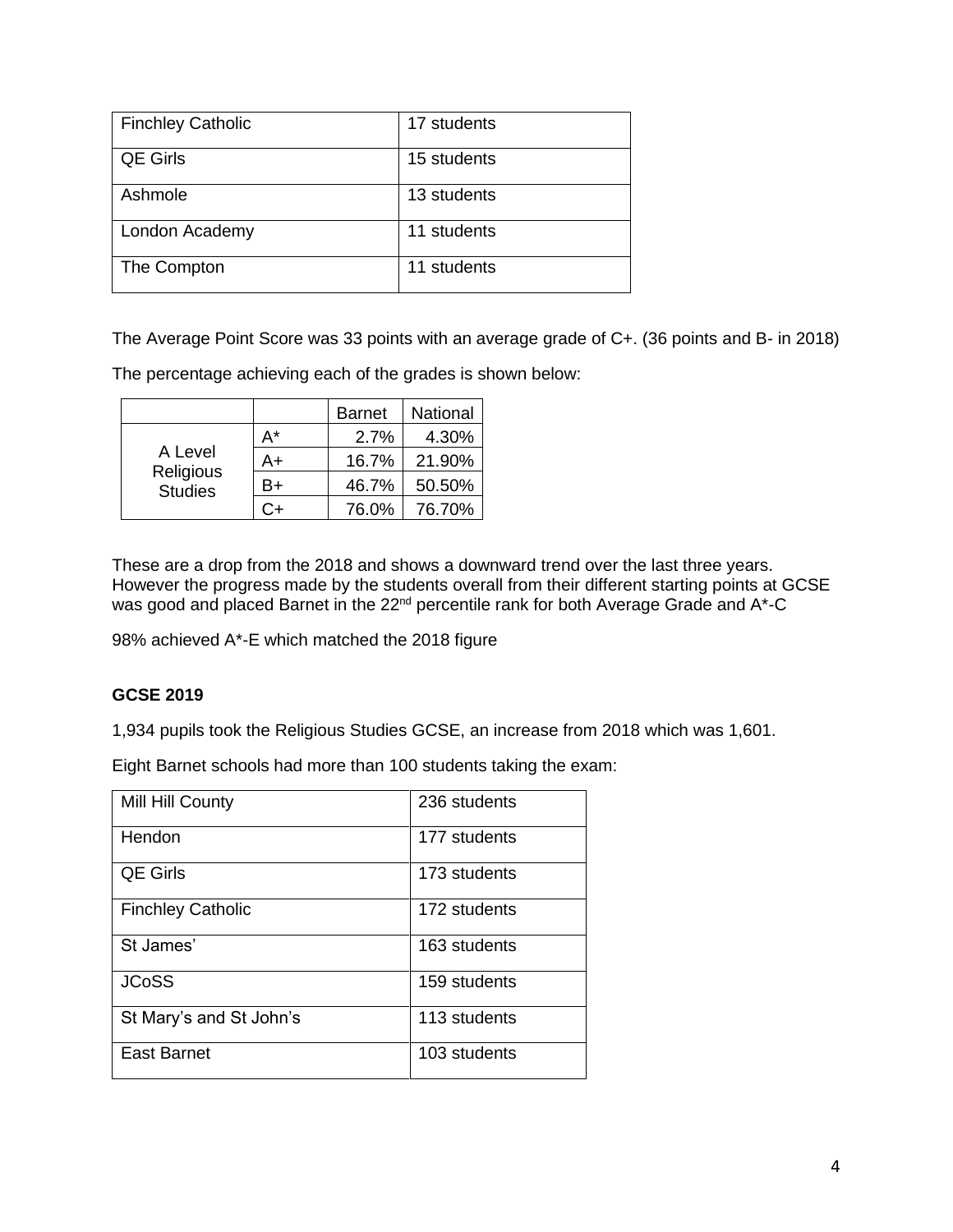The attainment across Barnet is shown below:

|             |                 | $4+$ in<br><b>Religious</b><br><b>Studies</b> | $5+$ in<br><b>Religious</b><br><b>Studies</b> | 7+ in<br><b>Religious</b><br><b>Studies</b> |
|-------------|-----------------|-----------------------------------------------|-----------------------------------------------|---------------------------------------------|
| <b>GCSE</b> | <b>Barnet</b>   | 85%                                           | 74%                                           | 44%                                         |
|             | <b>National</b> | 71%                                           | 59%                                           | 29%                                         |

Both the attainment at GCSE and the progress made from the end of Key Stage 2 places Barnet's achievement in the top 10% of the country

No complaints about RE were received

#### **4. Agreed Syllabus**

An Agreed Syllabus conference was convened with participants from all the four SACRE groups, a questionnaire was devised, circulated to all schools and the responses collated and used to inform discussions. 4 subsequent meetings took place. The Revised Syllabus was approved at the November 2018 Meeting for implementation in the Autumn of 2019. Barnet SACRE has provided all schools with plans of work and support materials. The next review will take place in 2024.

#### **5. Collective Worship**

The guidelines are in place and no applications for determination or complaints were received

**6. Management of SACRE** A recruiting drive was put in place by the Chair Kevin McSharry supported by other SACRE Members this has resulted in a number of new appointments, ensuring that SACRE reflects the communities of which it is a part. All meetings were quorate.

A termly newsletter is circulated to all members and school & training is held on a regular basis either as part of the meeting or in a separate pre-meeting session.

No complaints were received about Religious Education or Collective Worship

#### **7. SACRE's contribution to the wider Local Authority Agenda**

A Holocaust pack was produced for use by schools, SACRE Members and the wider community. It was written by Rabbi Bernd Koschland, Anna Sallnow & designed by Sister Jacinta O'Driscoll O.P. from the community of Dominican Sisters at Rosary Priory, Bushey. The theme this year was **'Torn from Home'** and included stories of the many people throughout the world who have been torn from home as a result of religious persecution Young people from local schools who attended the 'Lessons from Auschwitz 'project also included reflections on their experiences and read their material at the annual Holocaust Remembrance Service in Barnet.

Students from Queen Elizabeth School have continued the project begun with a grant from the Westhill Trust. The students prepare material from their religion to then make presentations to local primary schools in their cluster group. It has been a very successful project and we are